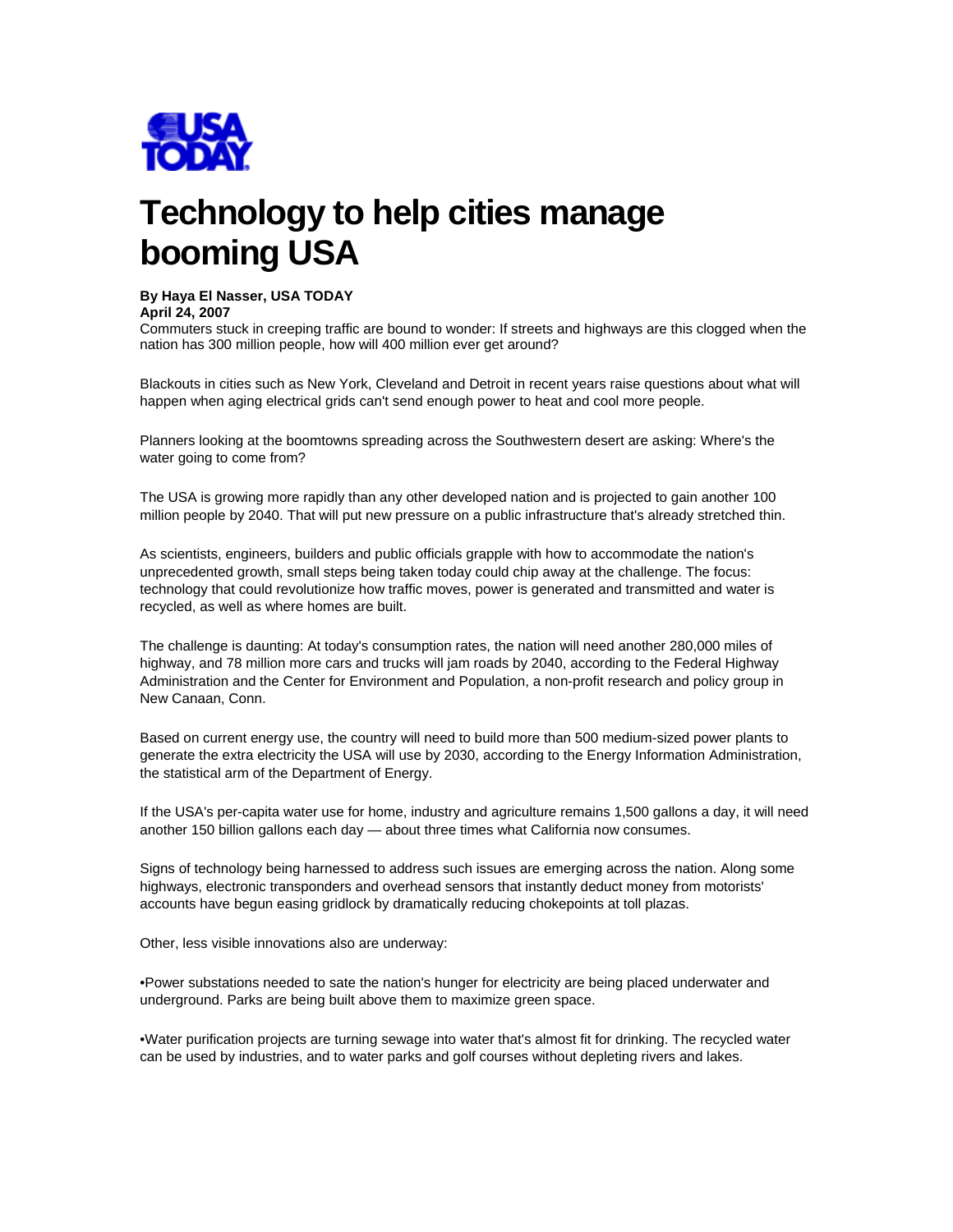•To try to lure people out of their cars and onto buses, transportation agencies are using wireless technology so riders can stay linked to the Internet during their commutes.

"Technology is going to be absolutely essential" for the nation to absorb growth, says Tom Daniels, professor at the University of Pennsylvania's department of city and regional planning. "There are three main challenges: One is energy, second is transportation and the third is going to be water."

No doubt, says Victoria Markham, director of the Center for Environment and Population. She notes, however, that technology also can encourage more energy and water use as people buy more cars, washing machines and electronic equipment. She says per-capita energy use has increased during the past decade.

Even so, she says, a public that is increasingly focused on the environment is pressuring industry and government to produce goods in a more energy-efficient way.

"There is more of a groundswell of interest on the part of the average person in caring how much energy and water they're using," Markham says. "For the first time, they're starting to see the average American's impact on climate and the environment."

### **Streamlining road travel**

Moving ever increasing numbers of people without paralyzing gridlock is a stiff challenge for big cities around the world. This year, German engineering and electronics giant Siemens AG released a report on the strains that growing populations put on major cities.

"With all the other issues in health care, education and crime, one of the biggest on their plates is transportation and congestion in their cities," says Ken Cornelius, chief executive of Siemens One, a U.S. subsidiary that works with airports, cities and hospitals. "It's becoming more and more of a problem and it's an expensive problem to fix."

Technology already has created commuting flexibility by allowing people who have computers to work from anywhere, easing rush-hour congestion a little. Making more profound changes are toll roads and express lanes that charge solo drivers steeper rates at peak hours, measures designed to keep traffic moving and encourage carpooling and using public transit.

As pay-to-drive becomes the norm in more metropolitan areas, road agencies are learning how to collect money without slowing traffic. Transponders in car windshields transmit signals as they go through toll plazas or, better yet, whiz past overhead scanners in Chicago, on the New Jersey Turnpike and in the Austin area.

"Toll plazas used to be bottlenecks," says Jack Finn, senior vice president of HNTB, a national engineering firm based in Kansas City, Mo. "We're converting old toll plazas, ripping out some of the booths. … It's taken a long time to catch on but it's a much more efficient way to move people."

#### Other innovations:

•On a new elevated, three-lane toll road where lanes reverse direction during rush hours in and out of downtown Tampa, every car must have a toll tag. Drivers who don't have tags get 24 hours to pay online. If they don't, they'll receive a violation notice by mail based on photos taken by highway cameras. Traffic keeps moving because no car has to stop to pay.

•Transportation agencies are using websites to post live camera feeds of traffic. Traffic alerts sent by e-mail can be picked up on cellphones and BlackBerrys in about a dozen cities, including Arlington, Va.; Jersey City; Toledo, Ohio; Tulsa; and St. Louis.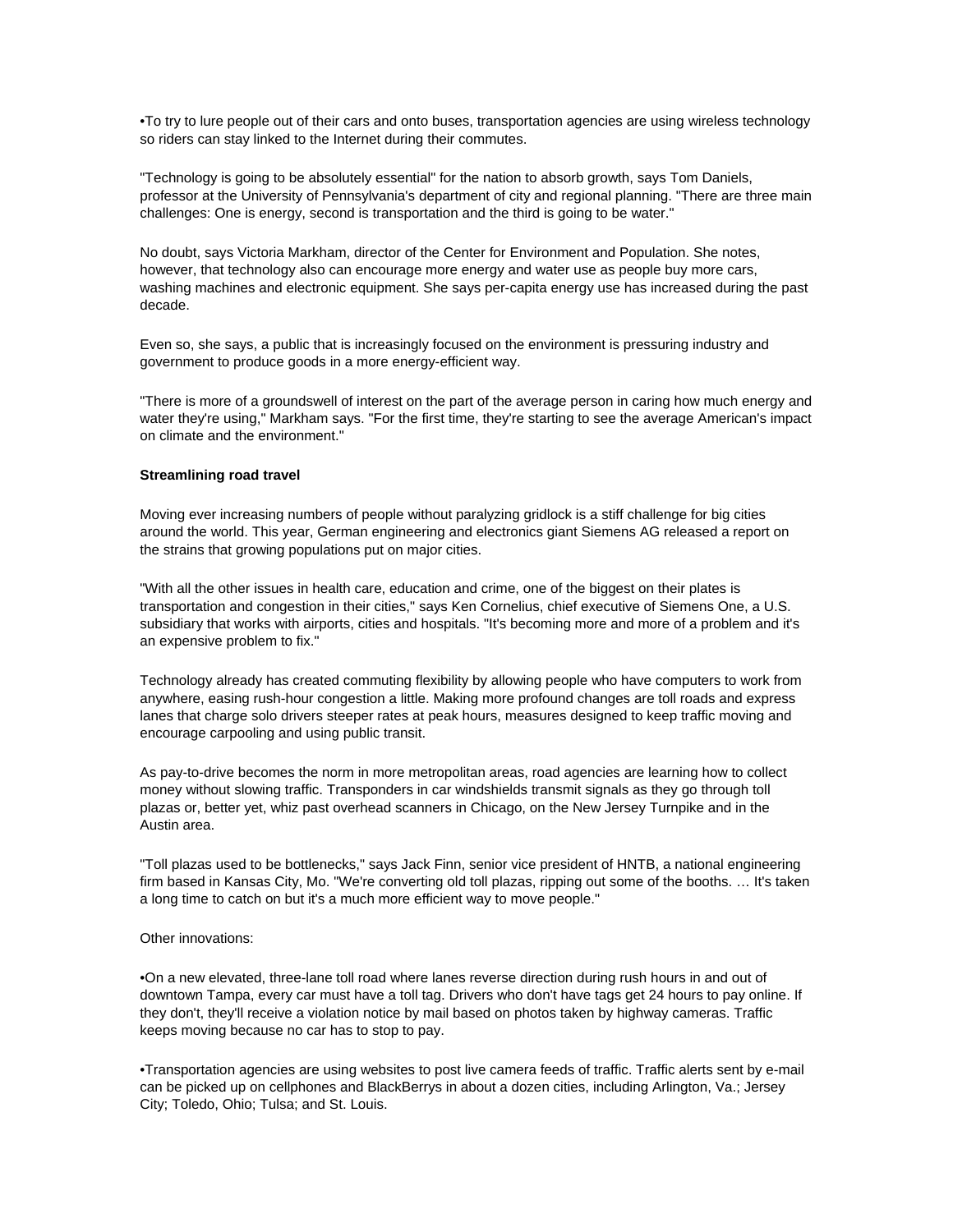•Public agencies, including those that run new light-rail lines in cities such as Phoenix and Charlotte, are using technology to make buses, trains and subways more attractive. It's a significant challenge for transportation planners who for decades have concentrated on the automobile.

The Utah Transit Authority, which manages public transportation in the Salt Lake City area, is testing electronic wireless credit and debit cards on 44 buses. Credit cards can be waved in front of a machine to pay fares. There's no fishing in your pocket for change, no need to swipe a card and wait for approval. Using the "contactless" cards can save up to one minute per passenger who would normally pay cash.

About 135,000 residents in the six counties the Utah authority serves — or about 3% of the area's population — use public transit each day. The agency hopes to boost ridership 7% a year.

The American Public Transportation Association says a key to getting more people out of their cars and onto buses and trains is to expand bus and rail systems and make them quick and convenient to use. Buses and trains increasingly are being equipped with global positioning system devices. They help pinpoint underused and congested routes and enable agencies to map routes and draft more precise timetables for riders.

Meanwhile, more than a dozen transit systems from Pompano Beach, Fla., to Reno are offering Wi-Fi access on buses and trains to attract commuters who want to surf the Internet on their way to work.

Houston TranStar, a group of transportation agencies in the Houston area, this summer will try to speed up bus and rail fare payments by replacing more than 60 current ways to pay fares (monthly passes, visitor passes, student passes, senior passes, etc.) with three: cash, the smart "Q Card" and "Metro Money," a temporary smart card that can be purchased in stores. Smart cards are swiped at stations or on buses and the fare is automatically deducted from a rider's prepaid account.

Whether such innovations will get more people to ride trains and buses is unclear. "You're going to have to see gasoline go over \$10 a gallon," Daniels says.

# **Bulking up the power grid**

Two-acre Roosevelt Park in Anaheim looks like any other Southern California neighborhood playground: plentiful trees and lush lawns, barbecue stations and winding walkways.

Under the feet of frolicking children, however, hums a high-voltage power substation encased in concrete and filled with fans and electrical converters. Ten cables stretch 23 miles underground from the invisible facility — the first of its kind in the USA — distributing enough electricity to serve more than 25,000 homes.

Using older technology, Anaheim Public Utilities would have had to build a substation 5 miles away, consume 70% more space and extend cables to neighborhoods where residents need electricity but vehemently object to power lines above their heads. The \$20 million underground facility distributes electricity without eating up valuable real estate.

The 2003 blackout in parts of the Northeast and Midwest — the worst in U.S. history — affected about 40 million people in eight states and intensified concerns about the nation's aging electrical grids, particularly in densely populated areas.

"High urban density makes it very difficult to build a transmission line and bring power in," says David Pacyna, president and chief executive of Siemens Power Transmission & Distribution.

That's where the technology that created the Anaheim substation comes in. Networks that conduct the electricity are insulated with inert gas rather than air, a process that takes up less space. This compact new breed of substation can be enclosed underground rather than take up several acres of land.